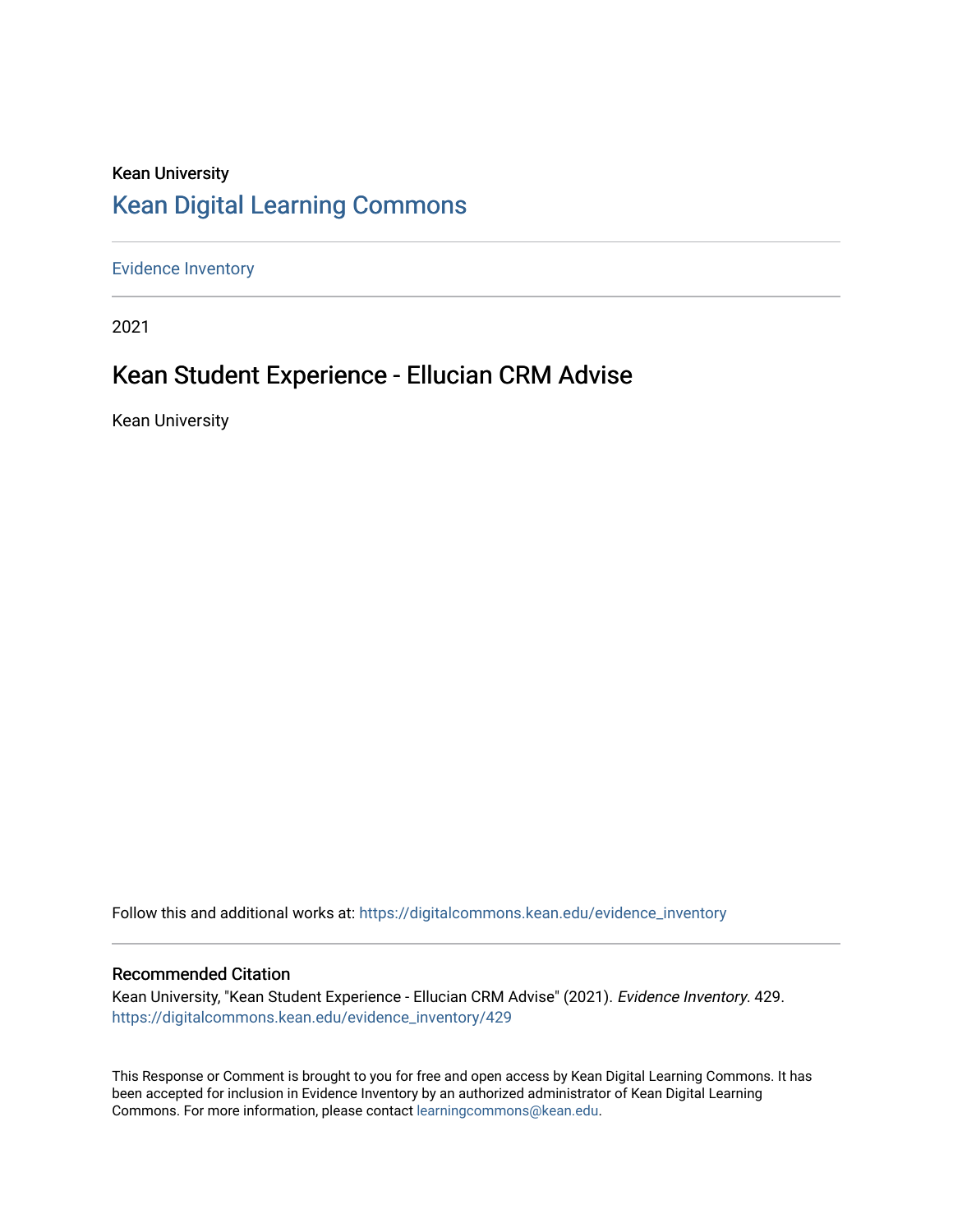## Kean Student Experience - Ellucian CRM Advise

## Abstract

The Student Experience, managed by the Office of Student Success and Retention at Kean University allows students to view members of their Student Success Team, schedule an appointment with those who are part of their Student Success Team, and/or raise an alert/Request assistance from a campus department.

## Keywords

CRM, Ellucian, Advise, Student Experience, Advisement